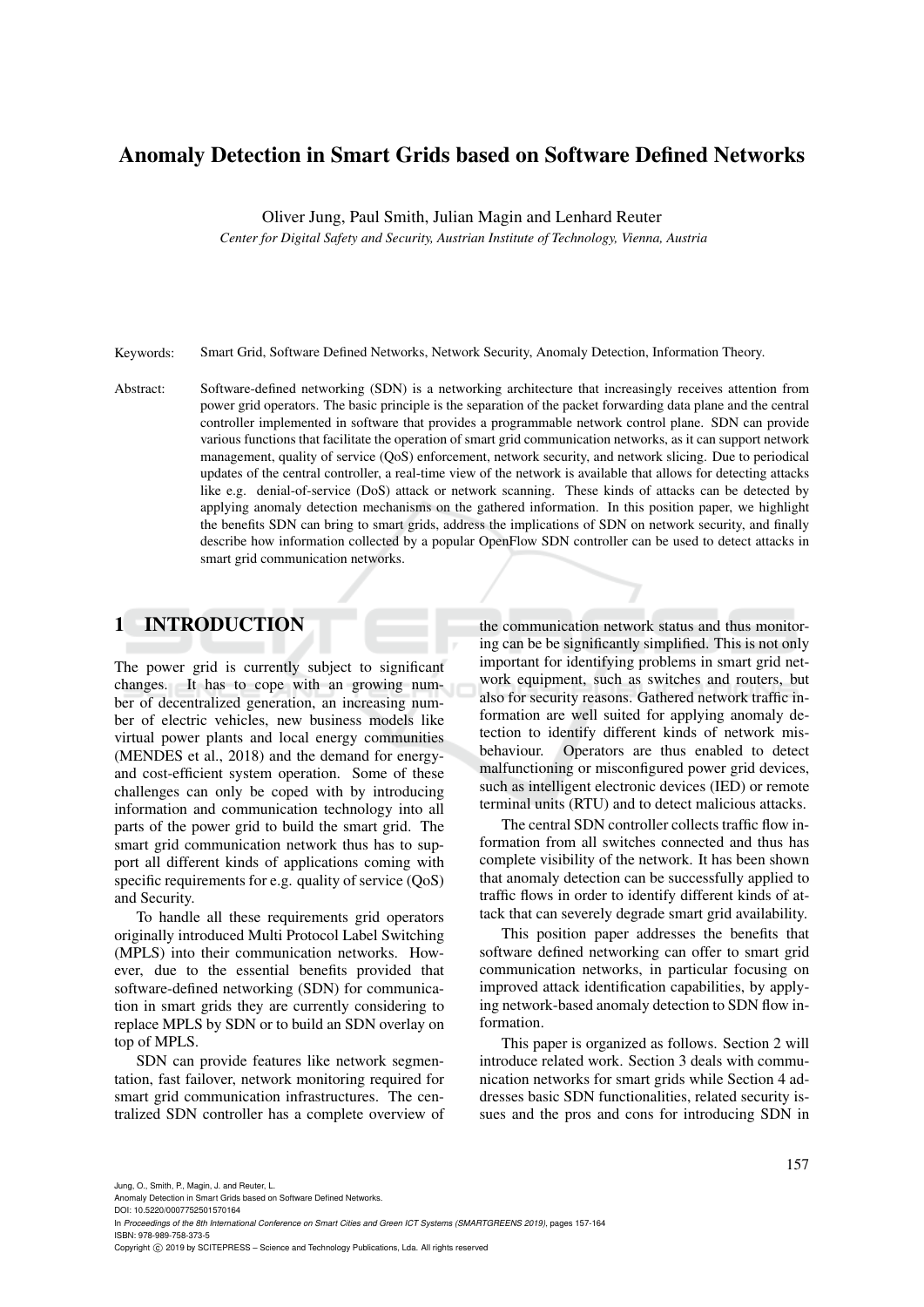smart grids. Section 5 describes how anomaly detection can actually be done in SDN and how our approach will be validated. Finally, Section 6 concludes our paper.

Table 1: List of acronyms.

| <b>DDOS</b>  | Distributed denial-of-service            |
|--------------|------------------------------------------|
| <b>DOS</b>   | Denial-of-service                        |
| DS           | Differentiated service                   |
| <b>HAN</b>   | Home Area Network                        |
| <b>ICMP</b>  | <b>Internet Control Message Protocol</b> |
| <b>IED</b>   | <b>Intelligent Electronic Device</b>     |
| <b>MPLS</b>  | Multiprotocol Label Switching            |
| <b>NAN</b>   | Neighborhood Area Network                |
| <b>ONOS</b>  | <b>Open Network Operating System</b>     |
| <b>PCA</b>   | <b>Principal Component Analysis</b>      |
| QoS          | Quality of Service                       |
| <b>RTU</b>   | <b>Remote Terminal Unit</b>              |
| <b>SCADA</b> | <b>Supervisory Control and</b>           |
|              | Data Acquisition                         |
| <b>SDECN</b> | Software-defined Energy                  |
|              | <b>Communication Network</b>             |
| <b>SDN</b>   | Software-defined Networking              |
| VLAN         | Virtual Local Area Network               |
| WAN          | Wide Area Network                        |

## 2 RELATED WORK

Software-defined networking (SDN) for smart grid communication has not only attracted attention from the research community but recently also from practitioners. One of the first analyses of this issue can be found in (Zhang et al., 2013). They highlight the SDN capabilities that make it ideally suited for the smart grid: a) ease of configuration and management, b) cross domain content-based networking, and c) virtualisation and isolation. They present three use cases to underline their position.

In (Cahn et al., 2013) the authors describe how communication within an electric substation can be improved. One of the challenges of conventional substation networks is the complex configuration of multicast groups for more than a hundred IEDs. The suggested software-defined energy communication network (SDECN) architecture can eliminate many substation network management issues by providing auto-configuration capabilities.

The authors of (Aydeger et al., 2016) explored how an SDN-enabled smart grid infrastructure can improve substations resilience with self-recovery by considering wireless communication links as failover solution. The approach was evaluated using a virtual

Mininet-based test bed with the ns-3 network simulator.

It generally has been acknowledged that there are quite some security related issues around SDN. On one hand side, SDN can provide functionalities for improving network security by improved network visibility and ease of re-configuration. On the other hand, the controller constitutes a single point of failure that increases the attack surface due to complexity. The pros and cons around SDN security have been summarized by (Dacier et al., 2017).

An approach for improving smart grid resilience through SDN is presented in (Dong et al., 2015). The solution establishes communication links only when grid control commands are sent from the control centre to the grid devices. By doing so, the attacker has only limited time to inject bogus control commands.

Using traffic flow information for network monitoring is a recognized key benefit of SDN. However, anomaly detection in SDN has gained only limited attention. In (Braga et al., 2010) the authors suggest to use an artificial neural network method for DDoS attack detection based on SDN traffic flow features. Authors of (Mehdi et al., 2011) apply different anomaly detection mechanisms in an SDN. They evaluate the probability of successful connection attempts and use maximum entropy estimation of traffic features. However, the latter approach requires the examination of every packet and thus dismisses the benefits of SDN to some extent.

A comparison of OpenFlow and sFlow concerning flow retrieval for anomaly detection is provided by (Giotis et al., 2014). They claim that the number of flow table entries may grow in a way that it can impact the switching performance, in particular, in the case of DoS attacks. Thus, sFlow with sampling for data collection is used for detection purposes while Open-Flow is responsible for attack mitigation by dropping attack traffic.

Traffic features are mostly analysed separately in order to detect anomalies. To allow for anomaly detection across multiple traffic features or flows, authors in (Lakhina et al., 2005) apply the multiway subspace method after an initial entropy-based analysis.

In this paper, we propose to apply entropy-based anomaly detection to flow data that is collected by an OpenFlow controller in a smart grid. We expect to gain even better results as smart grid traffic is assumed to be uniformly distributed given that most data packets from sensor measurements are sent periodically and control commands are rather scarce under normal conditions.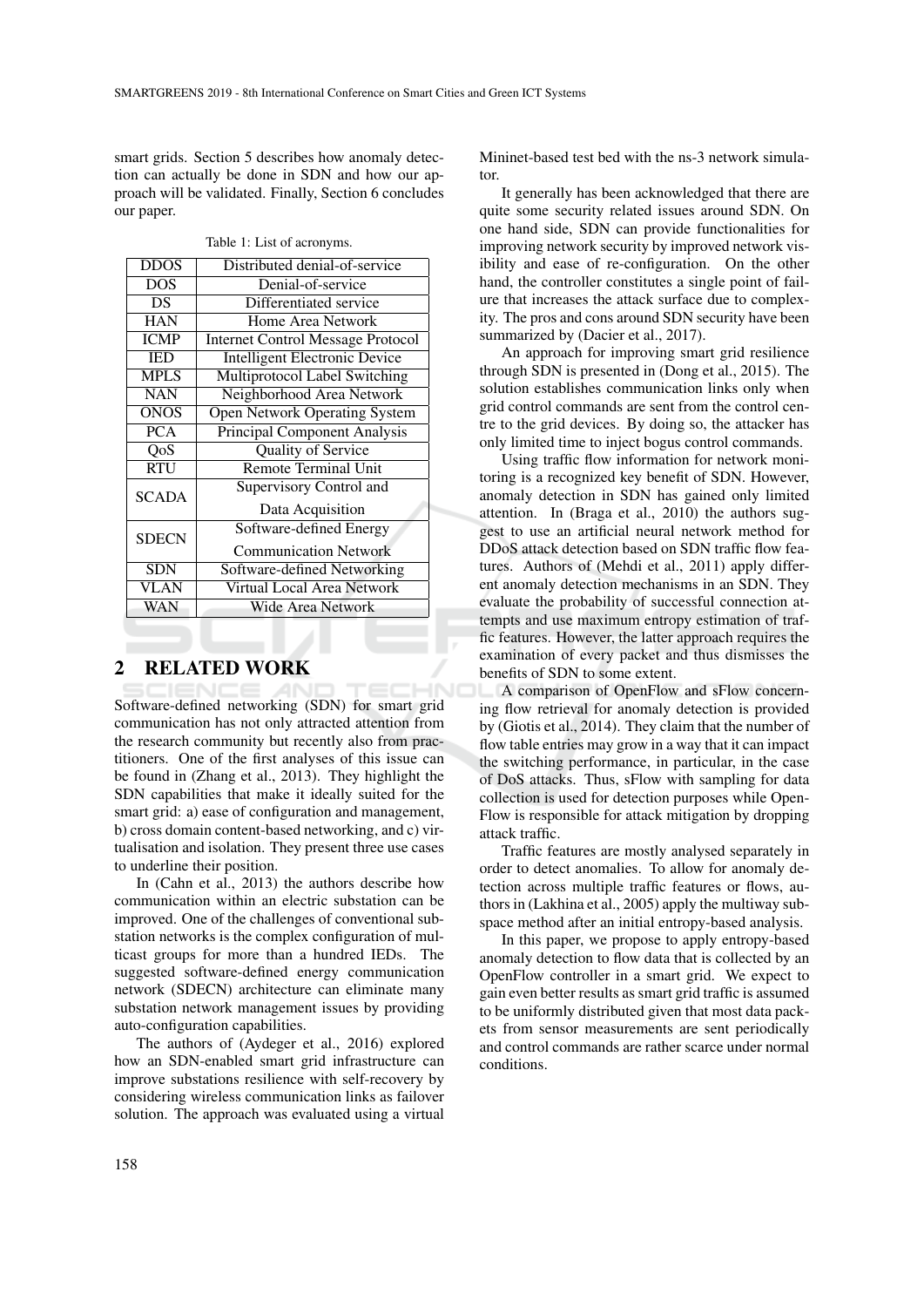## 3 SMART GRID **COMMUNICATION**

Smart Grids are a set of technologies that are used for remote control, monitoring, automation and digitalization of electrical power systems, including electricity distribution, demand and supply.

The electrical distribution grid is expected to accommodate more smart loads (e.g. controllable loads) and distributed energy generation devices, such as PV inverters, in the near future. Connecting more devices requires the communication network to be easily scalable, manageable and secure.

In general the aim of smart grid implementations is to optimize failure handling, grid control, costs, supply and demand, and increase the share of electricity from renewable energy sources. In order to meet these objectives, the communication infrastructure has to support extensive network monitoring to detect failures before they severely impact grid control, and maintain a high level of security and dependability.

Thus, utilities introduce Multi Protocol Label Switching (MPLS) in their communication backbones. The main reasons for this are the provisioning of virtual private networks and the traffic engineering capabilities. However, MPLS is not very flexible when it comes to new network services (Sydney et al., 2013).

In contrast, the programmable controller in software defined networks allows for the easy deployment of new network services, even during runtime. In SDN, different classes of smart grid network traffic can be isolated, e.g. to guarantee QoS. The softwarebased network control applications allow for arbitrary changes of switching devices. They add an additional layer of control over network traffic as it allows to prioritize or permit/block certain packet flows. SDN may thus outperform MPLS as a backbone communication technology.

The emergence of digital communication networks has also added to the evolution of Supervisory Control and Data Acquisition (SCADA) systems that are essential for power system network operation. Currently, a number of open international standards exist in the SCADA systems of utilities, such as the IEC 60870–5 and IEC 61850 series. While IEC 61850 is predominantly applied to intra-substation communication, IEC 60870–5-104 is used for telecontrol between control centres and substations (Yang et al., 2013).

The smart grid is expected to support a number of different functionalities that come with their specific performance requirements for the communication in-

frastructure. This infrastructure has to connect a vast number of geographically spread devices, such as Remote Terminal Units (RTUs) in substations, controllers of distributed energy resources, as well as bulk generation. In general, three categories of communication networks can be distinguished: Home Area Networks (HANs), Neighborhood Area Networks (NANs) and Wide Area Networks (WANs) (Kuzlu et al., 2014).

Wide area networks connect distributed NANs and HANs in different geographic locations. Realtime measurements from devices are transported from the substations to control centres through the wide area networks. Control messages are sent by the control centre to the substations using the WAN. For wide-area situational awareness, utilities require a lot of time-stamped and real-time measurement data from sensors in the power grid for monitoring, control, and protection (Wang et al., 2011). Thus, the WAN in the smart grid system should provide reliably high bandwidth and low latency.

Neighborhood Area Networks connect sensors on the distribution feeders and transformers, and IEDs carrying out control commands, distributed energy resources in the distribution grid, or smart meters at customer premises (Wang et al., 2011). These devices build the main source of information for the control centres to estimate the state of the distribution grid, and they are controlled by the control centre. The main requirement for applications in the customer premises, such as smart metering, is scalability. These applications are usually not sensitive to low bandwidth or high latency. In contrast applications in the field like e.g. SCADA for grid control require low latency and high reliability. Operators should thus be able to provide separated QoS classes to the different categories of applications using e.g. network slicing or virtualization, as provided by SDN.

Home area networks connect devices in the customer premises to support applications such as demand response or advanced metering. The HAN is usually not under the control of the utility. Communication with devices in the HAN is done via a home gateway or with the smart meter directly. The number of devices connected to the HAN is limited and there are no strict communication requirements compared to WAN and NAN.

## 4 SOFTWARE DEFINED **NETWORKS**

SDN is a network architecture where configuration and intelligence are provided by an SDN controller.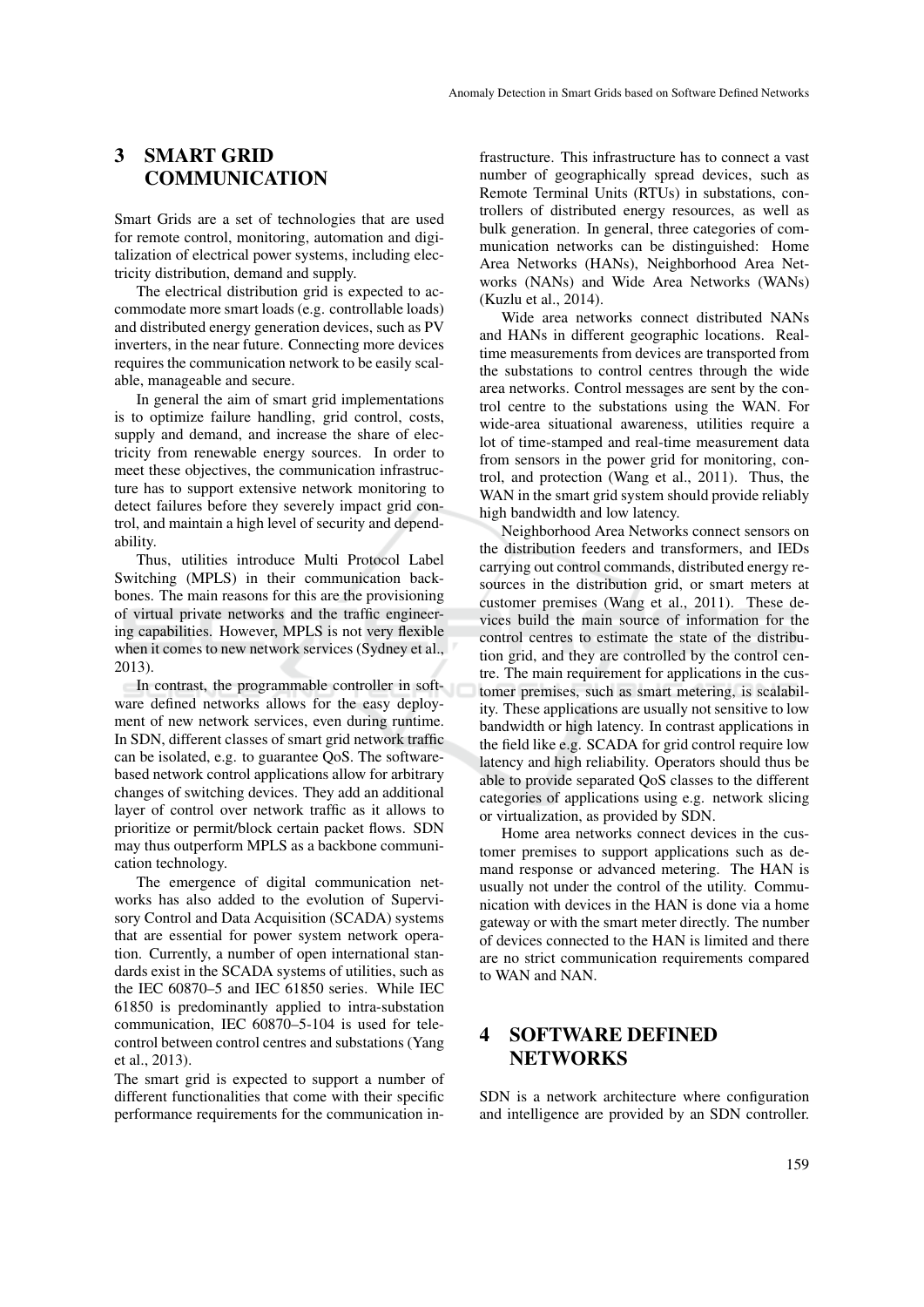The separated data plane is a mere packet forwarding layer, implementing rules that are defined by a controller. The SDN controller enables programmability of network configuration using protocols like Open-Flow (Open Networking Foundation, 2012) to control flow tables that are maintained by switches and routers in the network. By relocating control functionalities to a software-based controller, SDN can provide a high degree of flexibility for implementing new networking solutions for Smart Grids.

Network switches and routers usually have packet routing and control algorithms included in the device firmware. However, the firmware is often not accessible with the consequence that the switch's functionality cannot be changed easily. In contrast, a software-based controller with numerous existing open-source implementations, such as OpenDaylight (Medved et al., 2014) or ONOS (Berde et al., 2014), can be changed and new functionality added.

Figure 1 shows the basic SDN concept and architecture. The southbound interface defines the instruction set of the forwarding devices or switches. Although there are other proprietary protocols, Open-Flow (Open Networking Foundation, 2012) is the most popular communication protocol to configure forwarding devices from the control plane. It is supported by numerous commercial-of-the-shelf switches.

The northbound interface is the API for network applications, denoted as *App* in Figure 1. Actual network control and operation is implemented in the network applications. They provide essential network services such as switching, routing, firewalls, load balancing or intrusion prevention. They interact with the data plane without having the need of dealing with each individual switch.



Figure 1: OpenFlow SDN conceptual architecture.

The OpenFlow switch maintains different tables. The most important ones are the flow tables. They define how packets are processed by the switch. The table consists of three parts: (i) match fields such as ingress port, destination and source IP address, or ICMP type for matching received packets; (ii) instructions that are executed for matched packets, like forwarding or dropping packets; (iii) and statistics regarding the matched packets. When a new packet is received, which has no matching entry in the flow table, it is forwarded to the controller for further processing. The controller processes the packet and prepares the flow entry that is implemented by the switch.

Group tables are a way to support more complex tasks that are not possible using flow table instructions. Using groups, complex actions or sets of actions can be executed. Each group can contain separate lists of actions, called OpenFlow buckets.

The meter tables contain per flow meter entries with the purpose of implementing QoS operations. They are used to monitor and control the rate of associated flows and can apply drop actions or change the differentiated services (DS) field of the IP packet.

## 4.1 SDN in Smart Grids

The main benefit of SDN in smart grids is the capability to dynamically configure network devices by manipulating data traffic flows, in order to improve QoS or system resilience by preventing and mitigating failures and attacks (Dong et al., 2015). In general, the key advantages of applying SDN in smart grids include (Rehmani et al., 2018):

- Isolation of traffic classes and applications: As described in Section 3, smart grid communication networks are divided into different categories, supporting applications with different demands concerning bandwidth, latency and reliability. SDN can establish virtual networks in order isolate applications (Kim et al., 2014).
- QoS enforcement: SDN introduces QoS mechanisms for giving higher priority to time critical measurements from different devices and control messages, e.g. from the control centre to the substation by link reservation (Dorsch et al., 2014)
- Resilience: Resilience of smart grid communication networks can be increased by fast re-routing and switchover from failing links. Mechanisms provided by SDN introduce lower latency in case of failover compared to classical routing mechanisms, as SDN mechanisms respond faster to network events (Dorsch et al., 2014).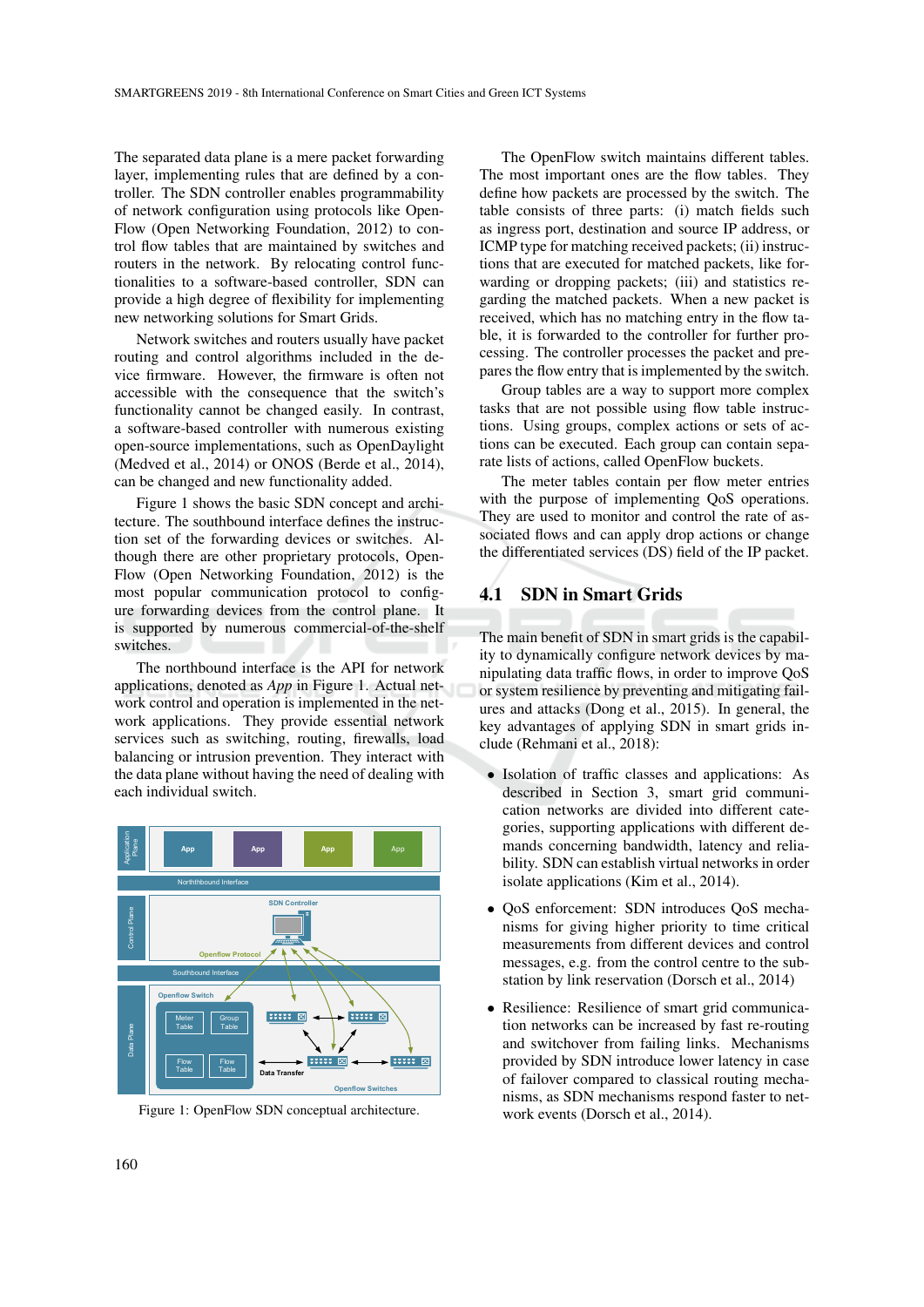- Network Visibility: The central SDN controller periodically requests status information from the connected SDN switches. Thus, it has full visibility of all flows in the network and is aware of the number of received packets and bytes, available bandwidth and links. Acquired flow statistics which provides a real-time view of the network state is accessible via open APIs and thus a convenient source of information for traffic monitoring applications (Ali et al., 2015).
- Security: Link isolation is a requirement for smart grid communication networks. IEC 62351-10 (International Electrotechnical Commission, 2012) defines security architecture guidelines for power systems and requires the implementation of separated security domains. Similarly, NIST IR 7628 (National Institute of Standards and Technology, 2014) asks for communications partitioning. Link isolation can moreover be used to enforce access control policies and to implement one-way communication where messages can only be sent from a trusted to an untrusted domain and not vice versa.

Moreover, SDN traffic routing features can be used to block or redirect malicious traffic originating from DoS attacks or a network scan.

SDN can thus bring numerous advantages to smart grid communication networks. Utilities are currently evaluating in field trials the use of SDN in there process networks. In the following section, some of security aspects of SDN deployments are highlighted.

### 4.2 SDN and Network Security

The SDN paradigm can bring opportunities to enhance security of smart grid communication networks, offering new approaches for preventing, detecting and mitigating attacks. However, SDN also increases the attack surface and existing standards do not address issues of authentication and authorization.

The introduction of several network applications can significantly increases the system complexity (Dacier et al., 2017), making it harder to identify a specific application that is responsible for changing flow entries in a particular way. The SDN APIs can be used in order to implement elaborate security applications. Acquiring network statistics, isolating networks, leveraging active attack response is significantly simplified.

The drawback of the central controller is that acts as a single point of failure, which potentially reduces system resilience and is an attractive target for attackers. Attackers who are able to compromise the controller can gain full control over the network. Additionally, the controller is susceptible to denial-ofservice-attacks using vast numbers of unknown flows and thus overloading the controller.

On the other hand, the centralized real-time situational awareness of the controller allows for detecting DoS attacks more reliably and to mitigate attacks by network re-configuration, meaning that packets that are identified as being part of an attack can be dropped or redirected to a security appliance (Scott-Hayward et al., 2016).

How data collection for security purposes can be gathered is described in the following section, using the OpenFlow SDN controller as an example.

#### 4.3 Data Collection in OpenFlow

In order to gain situational awareness in the network, the SDN controller performs regular requests of flow statistics from the OpenFlow-capable SDN switches. In each request all flow table entries and included counter values are queried and downloaded to the controller. The popular ONOS controller requests by default every 5 seconds information about active flows using the OFPMP FLOW message with the OFPTT ALL option. SDN controllers commonly provide a REST API that allows easy access to flow entries in general and to flow statistics in particular. An anomaly detection application can make use of this API to interact with the controller.

The flow table counters are updated for each packet that corresponds to the match fields of the flow table. Match fields can include e.g. ingress port or packet headers fields. Moreover, the flow table holds an action field that defines how the matched packet should be processed, e.g. forwarding to a specified switch port, drop packet (empty instruction set), or modify a virtual LAN (VLAN) tag. Thus, the Open-Flow flow statistics is closely related to packet forwarding performed by the SDN switch. As a consequence, the switches acquire full flow information compared to conventional packet forwarding devices that aggregate packets into flows and export flow data using protocols like sFlow, NetFlow, and IP-FIX where often packet sampling is applied in order to reduce effort for packet processing e.g. on backbone routers. As the central SDN controller is responsible for managing all the connected SDN switches, it can acquire a complete overview of the smart grid communication network knowing the flows of all switches.

Anomaly detection mechanisms can make use of the counters that are included in the flow table. The OpenFlow Switch Specification (Open Networking Foundation, 2012) defines optional as well as manda-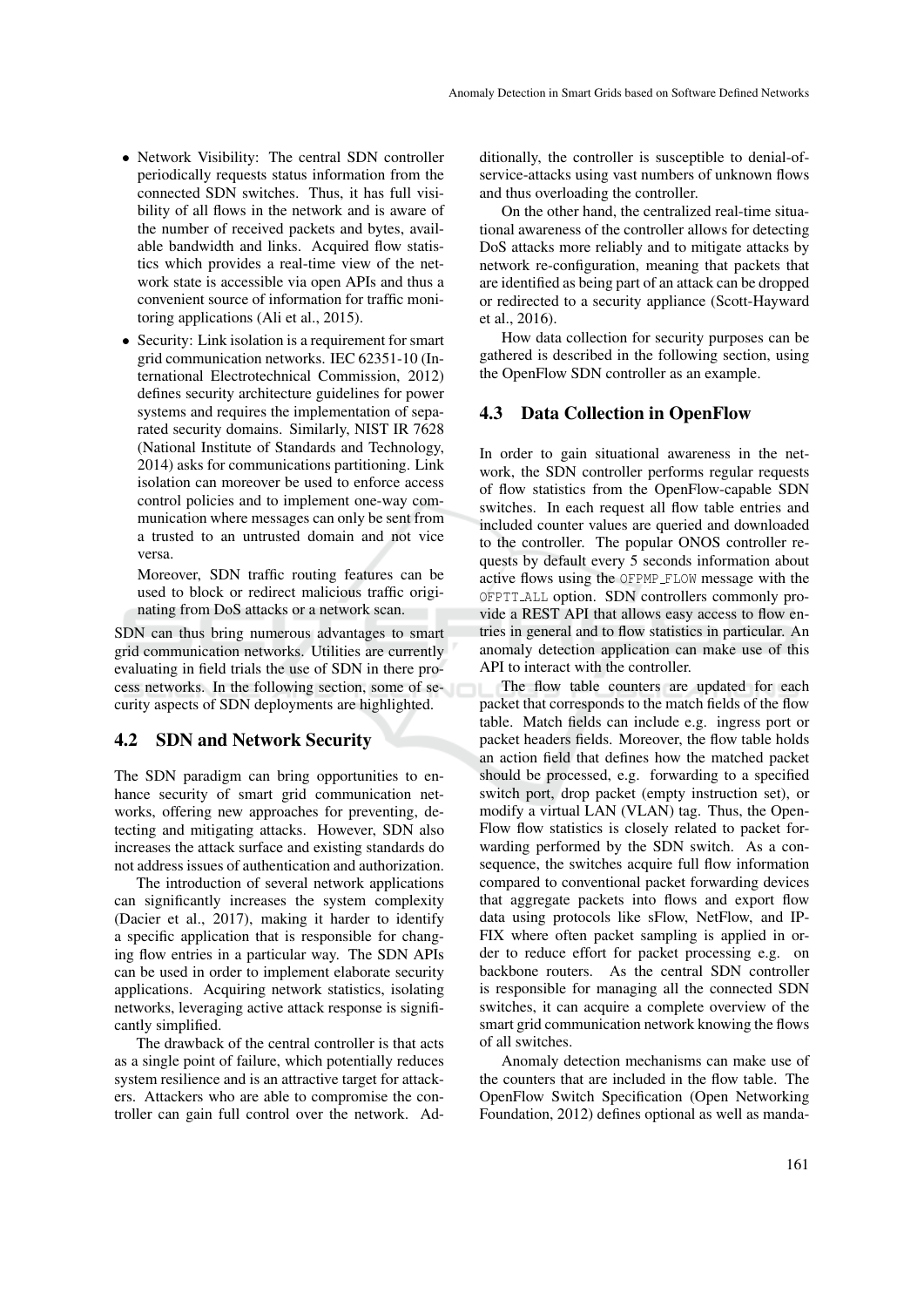

Figure 2: OpenFlow flow table.

tory per flow packet and byte counters. A duration counter maintains track of the time a flow entry exists in the flow table. The structure of the flow table is shown in Figure 2.

The per flow counters monitor the number of packets since the flow entry was installed in the flow table. For anomaly detection purposes, usually network traffic of a certain time interval is considered, e.g. a 5 seconds interval. Thus, the anomaly detection mechanism has to retain counter information until the end of the following interval.

## 5 ANOMALY DETECTION

Flow data is widely used source of information for detecting various types of security related incidents. This includes malicious events such as distributed denial-of-service (DDoS) attacks and network scans. Compared to packet-based analyses, anomaly detection solely on flow data usually results in more false positives and negatives because of the lower resolution of flow data.

Intrusion detection systems can be classified as signature-based and anomaly-based detection systems. The former is only able to detect known attacks by monitoring network traffic for known byte patters or traffic sequences. This leads to low false positives, incidents that are erroneously categorized as attacks, but unknown attacks can not be detected. Anomalybased intrusion detection systems are able to detect these kind of attacks by identifying deviations from normal behaviour .

Most network traffic anomalies have in common that they change the distribution of IP packet header fields like source and destination addresses and ports. In the anomaly detection context these fields characterising the traffic behaviour are the traffic features. Obviously in case of the DoS, e.g. flooding attack it can be expected that the number of packets destined

to the victim will rise and thus change the traffic feature distribution. Also a port scan will manifest in the feature distribution where a single host scans various destination IP addresses and ports from a single IP address and port.

There are numerous approaches for flow based anomaly detection (Sperotto et al., 2010). We will focus on entropy based anomaly detection in the following as an entropy based metric can effectively measure changes in the distribution of traffic features over time.

### 5.1 Entropy based Anomaly Detection

Entropy based anomaly detection approaches relying on network feature distributions have been proven successful for detecting different classes of attacks like DoS and ports scans. They have been applied in smart grid as well as in SDN environments (Giotis et al., 2014; Lakhina et al., 2005).

We propose to use Shannon Entropy to detect anomalies in the distribution of traffic feature such as source IP address, destination IP address, TCP source port and TCP destination port. Entropy can be used as a measure of the regularity of traffic features (Lee and Xiang, 2001). High entropy means a scattered feature distribution while low entropy values represent a converged distribution.

A DoS attack, where vast numbers of packets are destined to one destination IP address and destination port will significantly reduce entropy and can thus be detected as a drop in entropy. A network scan where whole network is scanned for existing IP addresses and open ports will manifest in a rise in entropy.

Depending on the number of existing flows, calculating entropy values for each feature can generate extensive data sets. Hence, in order to reduce the dimensionality of the data gathered Principal Component Analysis (PCA) is used in a second step to reduce data dimensions. That is a procedure form multivariate statistics and consists of a linear regression model. PCA can be considered as a pre-processing step for the classification phase. The aim is to set appropriate counter measurements to prevent intrusions and therefore provide more resilient network services (Lakhina et al., 2005).

## 5.2 Testbed Validation

Figure 3 shows the testbed that will be used to verify that entropy based anomaly detection can be successfully applied to SDN flow information in a smart grid communication network. We will integrate the anomaly detection application in a power grid ICT in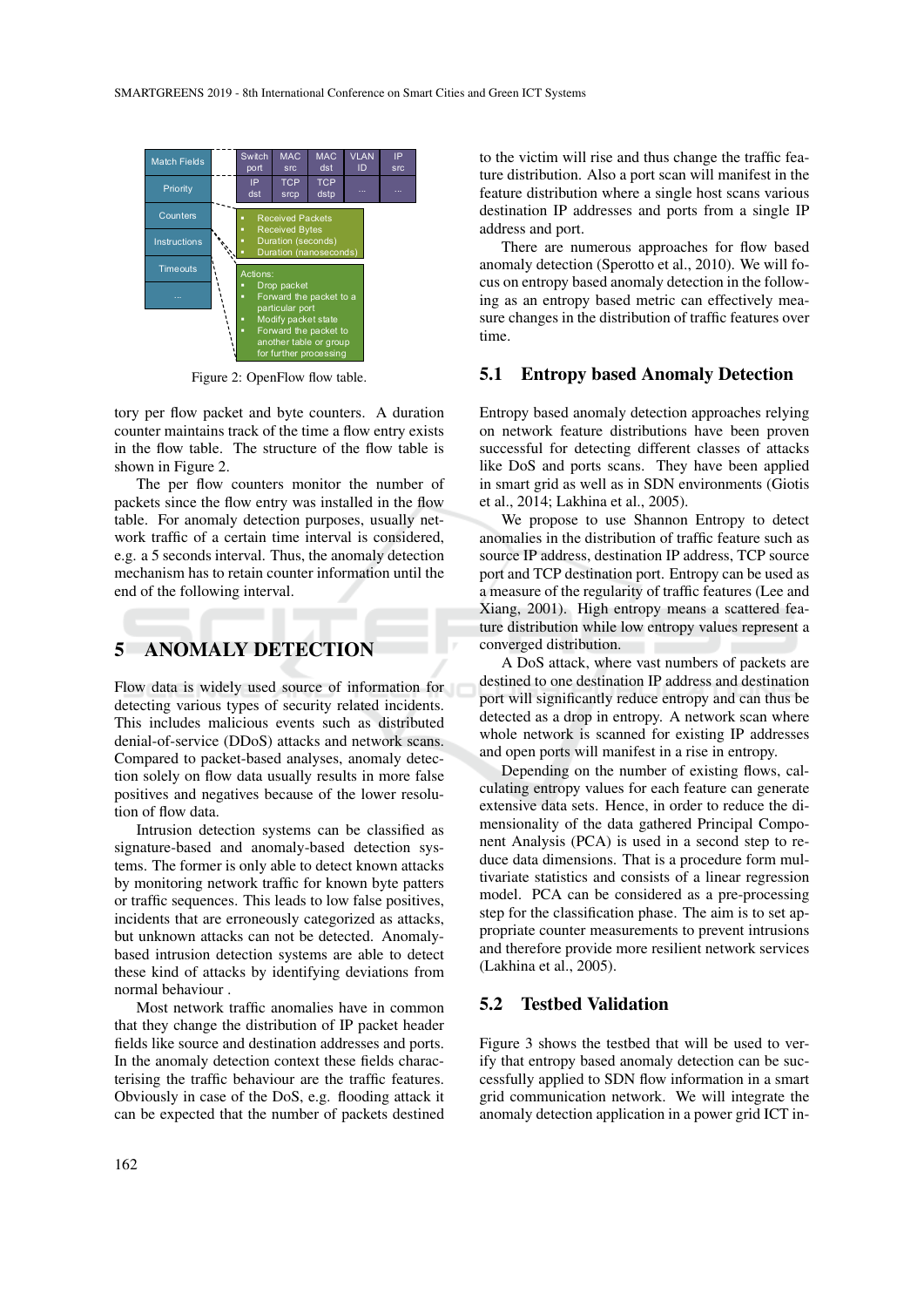frastructure which consists of a substation ring with SDN switches. Grid status information will be retrieved from the substation RTU using Modbus TCP. The SDN anomaly detection application is using flow information requested from the switches by the ONOS controller using the controller's REST API. Flow statistics has to be requested by the controller using OpenFlow OFPTT ALL request. In order to prevent flow entries to expire before they have been collected by the controller the flow timeout has to be adjusted to the request rate.



Figure 3: Anomaly Detection testbed.

For generating smart grid traffic we will use Raspberry Pis with OpenMuc. OpenMuc is a framework for implementing smart grid monitoring and control applications and supports the most important smart grid communication protocols (e.g. IEC 61850, IEC 60870-5-104, or Modbus). We will launch different kinds of attacks such as DoS, network scans, port scans against the smart grid nodes, and will mimic attacker activities through irregular activities like unplanned firmware updates and unusual connection attempts. The metrics for evaluating efficiency of the detection mechanism will be the ratio of false positives and false negatives.

In addition we will use traffic traces from real power grid that do not contain any attacks. We will inject attack traces into these traces in order evaluate the performance of the anomaly detection approach.

# 6 SUMMARY AND **CONCLUSIONS**

This paper has shown that SDN can bring numerous benefits to smart grid communication infrastructures. One of them is enhanced network visibility (situation awareness), in which traffic flows and associated statistics from switches are available at a centralized SDN controller. Due to the SDN conceptual architecture this features is inherently provided by SDN.

The SDN controller's APIs enable access to this information and can be used to support the implementation of a wide-variety applications that are useful for smart grid networks, including anomaly detection systems.

An anomaly detection mechanism that has been successfully applied to traffic flows is entropy-based anomaly detection. This form of detection system can identify attacks, such as DoS attacks or port scans, which can have a severe impact on smart grids or could be part of network reconnaissance for preparing an attack. As part of our ongoing research, we will implement and validate our approach to entropybased detection on an SDN testbed, which consists of an ONOS SDN controller and Edgecore OpenFlow switches. To generate representative smart grid network traffic, a Raspberry Pi cluster has been developed that can, for example, be configured to represent RTUs. Finally, we will verify our assumptions using network traces from a real power grid.

As network re-configuration in SDN can be done easily we will investigate ways to mitigate attacks by e.g. dropping all packets that are part of the DoS attack or limiting the number of packets to a rate where they have no impact on the smart grid.

## ACKNOWLEDGEMENTS

The presented work is conducted in the research project VirtueGrid, which is funded by the Austrian Climate and Energy Fund (KLIEN, ref. 858873) within the program e!MISSION (eCall 9096736).

## REFERENCES

- Ali, S. T., Sivaraman, V., Radford, A., and Jha, S. (2015). A Survey of Securing Networks Using Software Defined Networking. *IEEE Transactions on Reliability*, 64(3):1086–1097.
- Aydeger, A., Akkaya, K., Cintuglu, M. H., Uluagac, A. S., and Mohammed, O. (2016). Software defined networking for resilient communications in Smart Grid active distribution networks. pages 1–6. IEEE.
- Berde, P., Snow, W., Parulkar, G., Gerola, M., Hart, J., Higuchi, Y., Kobayashi, M., Koide, T., Lantz, B., O'Connor, B., and Radoslavov, P. (2014). ONOS: towards an open, distributed SDN OS. In *Proceedings of the third workshop on Hot topics in software defined networking - HotSDN '14*, pages 1–6, Chicago, Illinois, USA. ACM Press.
- Braga, R., Mota, E., and Passito, A. (2010). Lightweight DDoS flooding attack detection using NOX/OpenFlow. In *IEEE Local Computer*